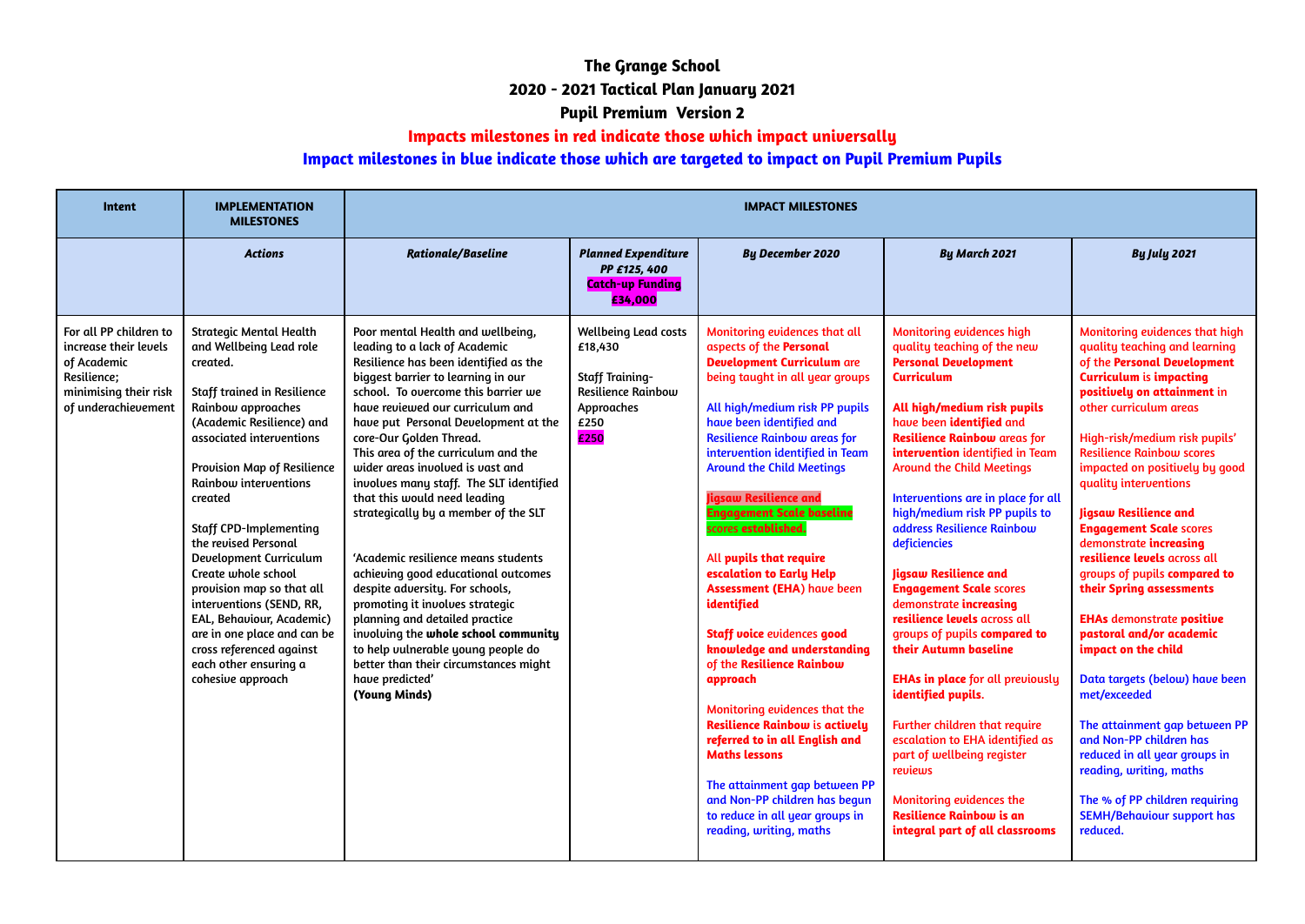|                                                                                                                                                          |                                                                                                                                                                                                                                                                                                                                                                                                                                |                                                                                                                                                                                                                                                                                                                                                                                                                                                                                                                                                                                                                                                                                                                                                                                                                                                                                                                                                                                                                                                                                                                                                                                                                                                                        |                                                                                                                                                              |                                                                                                                                                                                                                                                                                                                                                                                                                                                                                                                                                                                                                                                                                                                                                 | The attainment gap between PP<br>and Non-PP children has<br>continued to reduce from<br>December levels in all year<br>groups in reading, writing,<br>maths                                                                                                                                                                                                                                                                                                                                                                                                                                                                                                                                                                                                                                                                                                                                                                                               |                                                                                                                                                                                                                                                                                                                                                                                                                                                                                                                                                                                                                                                                                                                                                                                                                                                                                                                                                                                                                                                                                       |
|----------------------------------------------------------------------------------------------------------------------------------------------------------|--------------------------------------------------------------------------------------------------------------------------------------------------------------------------------------------------------------------------------------------------------------------------------------------------------------------------------------------------------------------------------------------------------------------------------|------------------------------------------------------------------------------------------------------------------------------------------------------------------------------------------------------------------------------------------------------------------------------------------------------------------------------------------------------------------------------------------------------------------------------------------------------------------------------------------------------------------------------------------------------------------------------------------------------------------------------------------------------------------------------------------------------------------------------------------------------------------------------------------------------------------------------------------------------------------------------------------------------------------------------------------------------------------------------------------------------------------------------------------------------------------------------------------------------------------------------------------------------------------------------------------------------------------------------------------------------------------------|--------------------------------------------------------------------------------------------------------------------------------------------------------------|-------------------------------------------------------------------------------------------------------------------------------------------------------------------------------------------------------------------------------------------------------------------------------------------------------------------------------------------------------------------------------------------------------------------------------------------------------------------------------------------------------------------------------------------------------------------------------------------------------------------------------------------------------------------------------------------------------------------------------------------------|-----------------------------------------------------------------------------------------------------------------------------------------------------------------------------------------------------------------------------------------------------------------------------------------------------------------------------------------------------------------------------------------------------------------------------------------------------------------------------------------------------------------------------------------------------------------------------------------------------------------------------------------------------------------------------------------------------------------------------------------------------------------------------------------------------------------------------------------------------------------------------------------------------------------------------------------------------------|---------------------------------------------------------------------------------------------------------------------------------------------------------------------------------------------------------------------------------------------------------------------------------------------------------------------------------------------------------------------------------------------------------------------------------------------------------------------------------------------------------------------------------------------------------------------------------------------------------------------------------------------------------------------------------------------------------------------------------------------------------------------------------------------------------------------------------------------------------------------------------------------------------------------------------------------------------------------------------------------------------------------------------------------------------------------------------------|
|                                                                                                                                                          |                                                                                                                                                                                                                                                                                                                                                                                                                                |                                                                                                                                                                                                                                                                                                                                                                                                                                                                                                                                                                                                                                                                                                                                                                                                                                                                                                                                                                                                                                                                                                                                                                                                                                                                        |                                                                                                                                                              |                                                                                                                                                                                                                                                                                                                                                                                                                                                                                                                                                                                                                                                                                                                                                 |                                                                                                                                                                                                                                                                                                                                                                                                                                                                                                                                                                                                                                                                                                                                                                                                                                                                                                                                                           |                                                                                                                                                                                                                                                                                                                                                                                                                                                                                                                                                                                                                                                                                                                                                                                                                                                                                                                                                                                                                                                                                       |
| For effective SEMH/<br><b>Behaviour provision</b><br>to be in place for all<br>identified PP pupils;<br>minimising their risk<br>of<br>underachievement. | All actions on TAHMS<br>action plan complete and<br>evaluated<br>High quality interventions<br>(wellbeing team) planned<br>for all identified children<br>-APDR cycle is in place for<br>these interventions<br><b>School Changemaker</b><br>initiative to be<br>implemented in school<br>Sleuth behaviour tracking<br>software to be<br>implemented<br>Attendance procedures in<br>place for PP attendance<br>causing concern | Our own research amongst our pupils<br>shows that some PP children with<br>SEMH needs are unable to access the<br>curriculum because of this, and need to<br>be taught the necessary SEMH skills<br>alongside academic content<br><b>EEF Teacher Toolkit</b><br>-Evidence suggests that, on average,<br>behaviour interventions can produce<br>moderate improvements in academic<br>performance (+ 3 months) along with a<br>decrease in problematic behaviours.<br>-On average, SEL interventions have an<br>identifiable and valuable impact on<br>attitudes to learning and social<br>relationships in school. They also have<br>an average overall impact of four<br>months' additional progress on<br>attainment.<br><b>REPORT on Research Into 'Closing the</b><br><b>Gap': Raising Achievement for</b><br><b>Disadvantaged Pupils 2016</b><br>The research identified a number of<br>common themes that need to be<br>developed in schools to ensure that<br>disadvantaged pupils are given the<br>best opportunity to succeed. One of the<br>themes was: Promote effective use of<br>the student voice.<br>Teacher voice in our school evidences<br>that some pupils find it difficult to take<br>responsibility for their own learning<br>and lack engagement | <b>Learning Mentor</b><br>(ELSA) costs<br>£20,276<br><b>Behaviour Lead Costs</b><br>£ 5,645<br><b>Digital Leaders</b><br>£500<br>Sleuth Software- £<br>2,500 | <b>Sleuth</b> behaviour tracking<br>system set up; teachers have<br>started to use this to record<br>behaviour incidents<br><b>Behaviour Support Plans</b><br>(APDR) in place for all<br>identified PP pupils<br><b>SDQ</b> assessments have been<br>carried out on all PP children<br>identified as having SEMH/<br><b>Behaviour needs. A baseline</b><br>has been established.<br><b>School Changemaker groups</b><br>established:<br><b>Eco Changemakers</b><br><b>Digital Changemakers</b><br>(PP representation to be<br>ensured in each group)<br>Jigsaw Resilience and<br><b>Engagement Scale baseline</b><br>scores established.<br>Data targets (below) have<br>been met/exceeded<br>PP attendance has improved<br>from 20-21 Baseline | Trends/ patterns in behaviour<br>are identified more efficiently<br>by the behaviour lead due to<br>the implementation of Sleuth.<br>This impacts positively on the<br>effectiveness of interventions in<br>place.<br><b>Evaluations of Behaviour</b><br><b>Support Plans and Individual</b><br><b>Learning Plans for identified PP</b><br>children show progress in terms<br>of behaviour and<br>self-regulation.<br><b>Staff voice (TAHMS survey)</b><br>demonstrates increased<br>knowledge of supporting<br>mental health in schools a<br>result of TAHMS action plan and<br>associated support<br><b>Jigsaw Resilience and</b><br><b>Engagement Scale scores</b><br>demonstrate increasing<br>resilience levels across all<br>groups of pupils compared to<br>their Autumn baseline<br>Data targets (below) have<br>been met/exceeded<br><b>PP attendance has improved</b><br>from 20-21 Baseline and the<br>gap is closing on Non-PP<br>attendance. | The number of behaviour<br>incidents recorded for PP<br>children have reduced from the<br><b>Spring term</b><br><b>SDQ</b> scores have increased for<br>all identified SEMH/Behaviour<br><b>PP</b> pupils<br><b>Evaluations of Behaviour</b><br><b>Support Plans and Individual</b><br><b>Learning Plans for identified</b><br>PP children show progress in<br>terms of behaviour and<br>self-regulation and data<br>indicates these children are<br>making academic progress<br><b>School Changemaker groups,</b><br>with PP representation<br>evidence impact in their area of<br>focus as a result of pupil voice<br><b>Teacher voice evidences</b><br>attitudes to learning have<br>improved.<br><b>Jigsaw Resilience and</b><br><b>Engagement Scale scores</b><br>demonstrate increasing<br>resilience levels across all<br>groups of pupils compared to<br>their Spring assessments<br>Data targets (below) have<br>been met/exceeded<br><b>PP attendance has improved</b><br>further from Spring term levels<br>and the gap between PP and<br><b>Non-PP pupils has reduced</b> |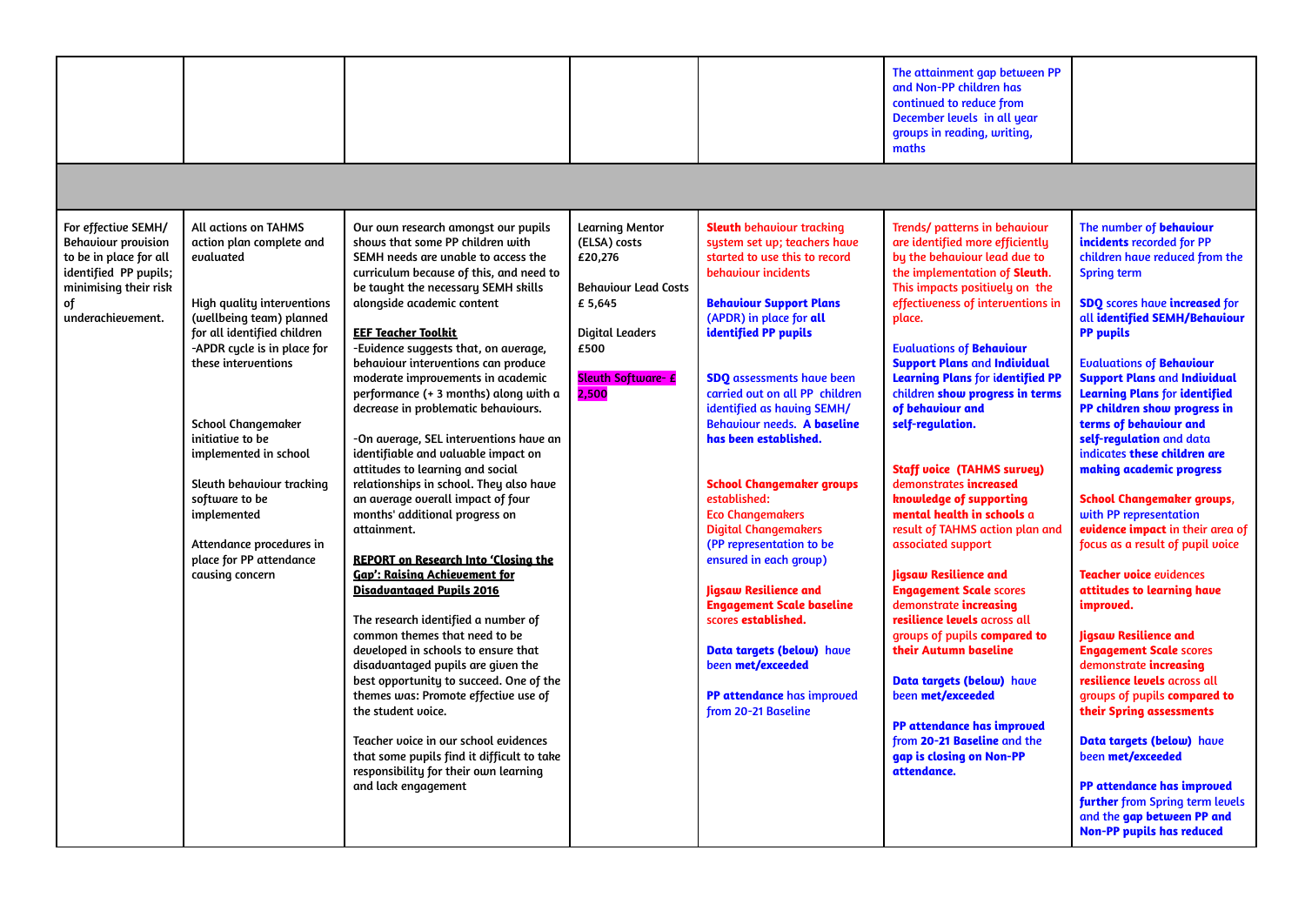| To eliminate the<br>attainment/progress<br>gap between PP and<br>Non-PP children in<br>all year groups in<br>Reading, Writing and<br>Maths<br>To ensure that PP<br>children are<br>attaining<br>inline/above PP<br>children nationally<br>in RWM | <b>Improve Quality First</b><br><b>Teach-Staff CPD</b><br>- Assessment and Feedback<br>- Literary Curriculum in<br>house training<br>- Essential Maths (Mastery<br>Curriculum)-External CPD<br>- Revised whole school<br>curriculum-in house CPD<br>-Early Years Maths training<br>Karen Wilding<br><b>Adaptations made to</b><br>medium term planning to<br>facilitate rapid bounceback<br>1:1 and Small Group Tuition<br>- Tuition Teachers (KS2)<br>- FFT Tuition Programme<br>(Years 2/3)<br>- Adaptive Technology<br>(Years 2-6) | <b>EEF Teacher Toolkit</b><br>Evidence indicates that one to one tuition<br>can be effective, delivering approximately<br><b>READING FFT 20</b><br>Year 6<br>Year 5<br>Year 4<br>Year 3<br>Year 2<br><b>READING FFT 20</b><br>Year <sub>6</sub><br>Year 5<br>Year 4<br>Year 3<br>Year 2<br><b>READING FFT 20</b><br>Year 6<br>Year 5<br>Year 4<br>Year 3<br><b>READING FFT 20</b><br>Year 6<br>Year 5<br>Year 4<br>Year 3<br>Year 2<br>Maths FFT 50<br>Year 6<br>Year 5<br>Year 4<br>Year 3<br>Year 2<br>Maths FFT 50<br>Year 6<br>Year 5<br>Year 4<br>Year 3<br>Year 2 | <b>Reading Targets V Baseline 2020</b><br>PP Target %<br>Expected+<br>85%<br>77%<br>97%<br>61%<br>77%<br>PP Target % GD<br>54%<br>33%<br>62%<br>29%<br>33%<br>PP Target SS<br>110<br>105<br>$112$<br>101<br>0%<br><b>Maths Targets V Baseline 2020</b><br>PP Target %<br>Expected+<br>88%<br>77%<br>97%<br>64%<br>74%<br>PP Target % GD<br>40%<br>20%<br>53%<br>21%<br>27% | five additional months' progress on average.<br>PP Sept 20 %<br>Expected+<br>73%<br>52%<br>88%<br>31%<br>23%<br>PP Sept 20 % GD<br>27%<br>9%<br>50%<br>13%<br>$0\%$<br>PP Sept 20 SS<br>103.5<br>95.5<br>106.9<br>92.5<br>PP % at/above target Sept<br>27%<br>17%<br>50%<br>27%<br>PP Sept 20 %<br><b>Expected-</b><br>80%<br>26%<br>100%<br>31%<br>23%<br>PP Sept 20 % GD<br>$0\%$<br>$4\%$<br>13%<br>$6\%$<br>8% | LA Funded 4 days<br><b>Essential Maths</b><br>training<br>LA funded School to<br>School support plan<br><b>Early Years Maths</b><br><b>CPD</b> and mentoring<br>by an advisor<br>£999<br>In house training<br>OFT no cost<br><b>UKS2 Tutor:</b><br>Sept-July-£34,553+<br>£7580 from catch-up<br>LKS2 Tutor: £30, 286<br>Lexia (Adaptive<br>Technology) English:<br>£9150 (3 years)<br><b>FFT Tuition</b><br>programme: £2,200 | All children have bounced back<br>to their pre-lockdown levels<br>40% of PP pupils are working<br>at their FFT 50 estimates in W,<br>M and GPS amd FFT20 in<br><b>Reading</b><br>PP GD target children identified<br>in reading (FFT 5) and<br>maths(FFT 20) in all year<br>groups. Interventions are in<br>place for these children.<br><b>High quality monitoring</b><br>evidences improvements in OFT.<br>Where improvements have not<br>been made, support plans are in<br>place to accelerate progress | 60% of PP pupils are working at<br>their FFT 50 estimates in W, M<br>and GPS amd FFT20 in Reading<br>PP/Non PP attainment gap has<br>reduced in all year groups in<br>reading and maths from<br>December data drop<br>As a result of high quality<br>intervention the gap between<br>the PP GD target group and<br>their revised estimates have<br>closed from the Autumn term<br><b>High quality monitoring</b><br>evidences further improvements<br>in QFT. Where improvements<br>have not been made, support<br>plans are in place to accelerate<br>progress | 75% of PP pupils are working at<br>their FFT 50 estimates in W, M<br>and GPS amd FFT20 in Reading<br>All PP children estimated to be<br>working at GD (FFT50 Maths,<br>writing and GPS and FFT 20 for<br>reading) are working at their<br>estimated level.<br>As a result of high quality<br>intervention the gap between<br>the PP GD target group and<br>their revised estimates have<br>closed from the Spring term<br>Monitoring evidences the<br>quality of teaching in KS2 has<br>improved and 90%????? is<br>qood.<br><b>End of KS2 targets</b><br><b>PP Targets from FFT (will be</b><br>reviewed each year)<br><b>Maths 2021</b><br>FFT 50 88% /37%<br>SS 107.2<br><b>Reading 2021</b><br>FFT 20 85%/54%<br><b>SS 108</b><br><b>Writing 2021</b><br>FFT 50 83%/45%<br><b>GPS 2021</b><br>FFT 50 84%/55%<br><b>SS 110</b><br><b>Combined 2021</b><br>FFT 50 75%/25% |
|--------------------------------------------------------------------------------------------------------------------------------------------------------------------------------------------------------------------------------------------------|---------------------------------------------------------------------------------------------------------------------------------------------------------------------------------------------------------------------------------------------------------------------------------------------------------------------------------------------------------------------------------------------------------------------------------------------------------------------------------------------------------------------------------------|-------------------------------------------------------------------------------------------------------------------------------------------------------------------------------------------------------------------------------------------------------------------------------------------------------------------------------------------------------------------------------------------------------------------------------------------------------------------------------------------------------------------------------------------------------------------------|----------------------------------------------------------------------------------------------------------------------------------------------------------------------------------------------------------------------------------------------------------------------------------------------------------------------------------------------------------------------------|--------------------------------------------------------------------------------------------------------------------------------------------------------------------------------------------------------------------------------------------------------------------------------------------------------------------------------------------------------------------------------------------------------------------|-------------------------------------------------------------------------------------------------------------------------------------------------------------------------------------------------------------------------------------------------------------------------------------------------------------------------------------------------------------------------------------------------------------------------------|-------------------------------------------------------------------------------------------------------------------------------------------------------------------------------------------------------------------------------------------------------------------------------------------------------------------------------------------------------------------------------------------------------------------------------------------------------------------------------------------------------------|-----------------------------------------------------------------------------------------------------------------------------------------------------------------------------------------------------------------------------------------------------------------------------------------------------------------------------------------------------------------------------------------------------------------------------------------------------------------------------------------------------------------------------------------------------------------|-----------------------------------------------------------------------------------------------------------------------------------------------------------------------------------------------------------------------------------------------------------------------------------------------------------------------------------------------------------------------------------------------------------------------------------------------------------------------------------------------------------------------------------------------------------------------------------------------------------------------------------------------------------------------------------------------------------------------------------------------------------------------------------------------------------------------------------------------------------------------------|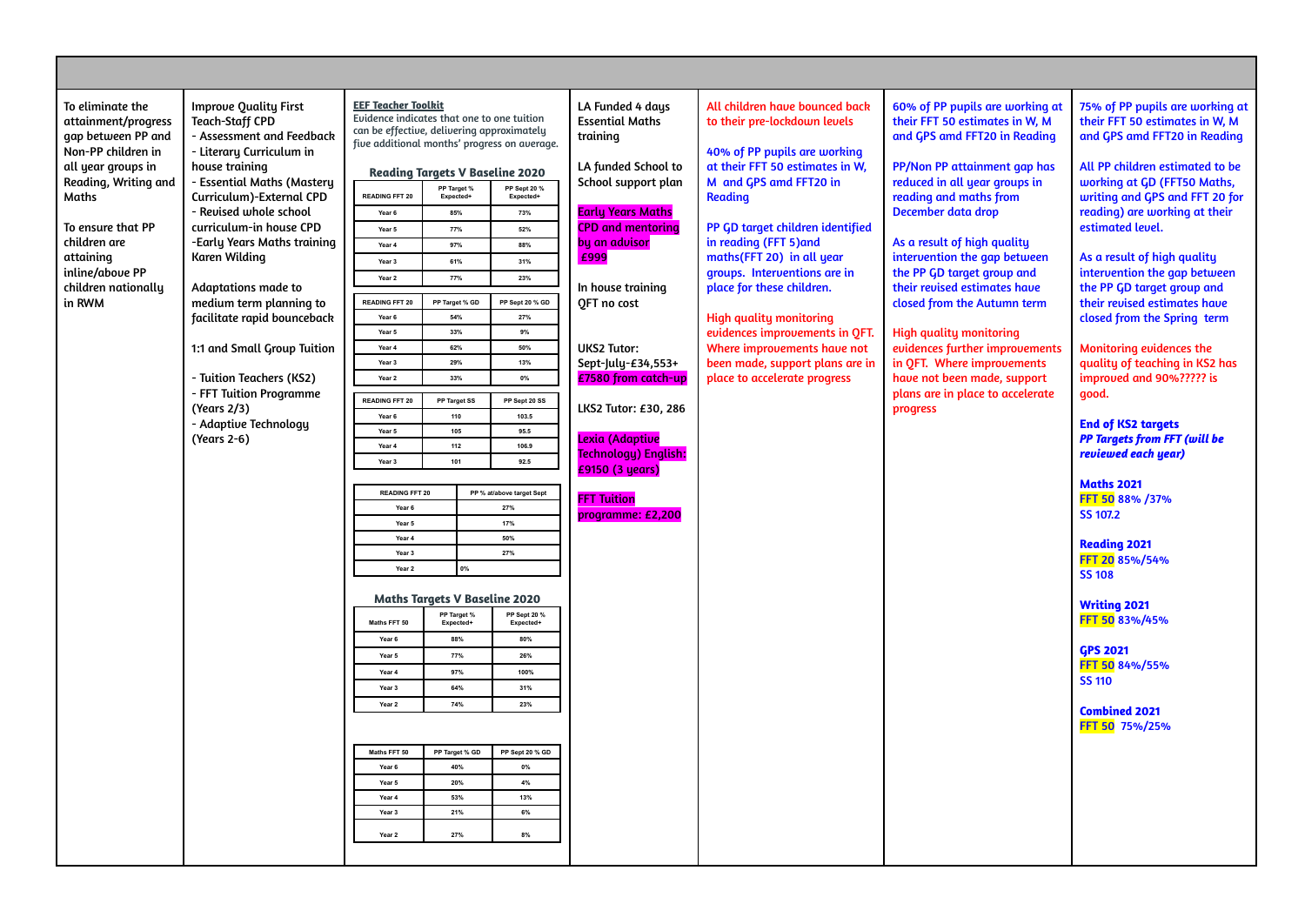|                       |                              | Maths FFT 50                             | PP Target SS | PP Sept 20 SS                                        |                    |                                     |                                  |                                  |
|-----------------------|------------------------------|------------------------------------------|--------------|------------------------------------------------------|--------------------|-------------------------------------|----------------------------------|----------------------------------|
|                       |                              | Year 6                                   | 108          | 99.6                                                 |                    |                                     |                                  |                                  |
|                       |                              | Year 5                                   | 104          | 94.4                                                 |                    |                                     |                                  |                                  |
|                       |                              |                                          |              |                                                      |                    |                                     |                                  |                                  |
|                       |                              | Year 4                                   | 110          | 105.3                                                |                    |                                     |                                  |                                  |
|                       |                              | Year 3                                   | 101          | 90.4                                                 |                    |                                     |                                  |                                  |
|                       |                              |                                          |              |                                                      |                    |                                     |                                  |                                  |
|                       |                              |                                          |              |                                                      |                    |                                     |                                  |                                  |
|                       |                              | Maths FFT 50                             |              | PP % at/above target Sept                            |                    |                                     |                                  |                                  |
|                       |                              | Year 6                                   |              | 7%                                                   |                    |                                     |                                  |                                  |
|                       |                              | Year 5<br>9%<br>Year 4<br>13%            |              |                                                      |                    |                                     |                                  |                                  |
|                       |                              |                                          |              |                                                      |                    |                                     |                                  |                                  |
|                       |                              | Year 3                                   |              | 19%                                                  |                    |                                     |                                  |                                  |
|                       |                              | Year 2                                   |              | 23%                                                  |                    |                                     |                                  |                                  |
|                       |                              |                                          |              |                                                      |                    |                                     |                                  |                                  |
|                       |                              | Reading                                  |              |                                                      |                    |                                     |                                  |                                  |
|                       |                              | <b>Year Group</b>                        |              | Estimated FFT 50 Gap Feb 2020 Gap September 2020 Ga  |                    |                                     |                                  |                                  |
|                       |                              |                                          |              |                                                      |                    |                                     |                                  |                                  |
|                       |                              | $\overline{\mathbf{3}}$                  |              |                                                      |                    |                                     |                                  |                                  |
|                       |                              | $\overline{2}$                           |              |                                                      |                    |                                     |                                  |                                  |
|                       |                              | <b>Maths</b>                             |              |                                                      |                    |                                     |                                  |                                  |
|                       |                              | <b>Year Group</b>                        |              | Estimated FFT 50 Gap Feb 2020 Gap September 2020 Gap |                    |                                     |                                  |                                  |
|                       |                              |                                          |              |                                                      |                    |                                     |                                  |                                  |
|                       |                              | $\overline{3}$                           | $-0.8$       | $-9.3$                                               |                    |                                     |                                  |                                  |
|                       |                              |                                          | $-2.5$       | $-2.8$                                               |                    |                                     |                                  |                                  |
|                       |                              |                                          |              |                                                      |                    |                                     |                                  |                                  |
|                       |                              |                                          |              |                                                      |                    |                                     |                                  |                                  |
|                       |                              |                                          |              |                                                      |                    |                                     |                                  |                                  |
| For PP children to    | <b>Year 1 Package</b>        | 1 in 8 of the nation's most              |              |                                                      | Uniform/Music      | All pupils in Year 3 have           | <b>Further years groups have</b> | All children have learned to     |
| have equality of      | - School to provide a        | disadvantaged children say they don't    |              |                                                      | tuition - £10,000  | learned to play the violin          | learned to play a musical        | play a musical instrument        |
| opportunity,          | uniform package or £75       | have a book of their own at home.        |              |                                                      |                    |                                     | instrument                       |                                  |
| enabling them to      | individual music tuition for | Children who own a book are 15 times     |              |                                                      | Every Child a      | <b>Parent voice evidences</b>       |                                  | <b>Book poverty eradicated</b>   |
| become more           | all PP children.             | more likely to read above the level      |              |                                                      | Musician-£19,980   | increased confidence in Pupil       | Pupil voice evidences improved   | amongst PP children              |
| Academically          | - Every Child a Musician     | expected for their age and are four      |              |                                                      |                    | Premium provision for their         | attitudes to reading amongst PP  |                                  |
| Resilient and in turn | programme - All children to  | times less likely to read below the      |              |                                                      | Photos-£2640       | child/children.                     | children                         | <b>Resilience Rainbow scores</b> |
| fulfilling their      | learn to play a musical      | expected level.(Literacy Trust 2017)     |              |                                                      |                    |                                     |                                  | demonstrate an increased sense   |
| academic potential.   | instrument                   |                                          |              |                                                      | Magazine           | All PP children have been           | <b>Jigsaw Resilience and</b>     | of belonging/core self amongst   |
|                       | - School photo package       |                                          |              |                                                      | Subscription-£4800 | identified and are in receipt of    | <b>Engagement Scale scores</b>   | <b>PP</b> children               |
|                       | provided for all PP children | Reading Survey baseline - to be added    |              |                                                      |                    | the pupil premium package           | demonstrate increasing           |                                  |
|                       | -Each PP child to receive a  |                                          |              |                                                      | Book Club- £6, 600 |                                     | resilience levels across all     | <b>Jigsaw Resilience and</b>     |
|                       | book a month                 | Number of PP Pupils baseline - to be     |              |                                                      |                    | All high/medium risk PP pupils      | groups of pupils compared to     | <b>Engagement Scale scores</b>   |
|                       | -Each PP child to receive an | added                                    |              |                                                      |                    | have been identified and            | their Autumn baseline            | demonstrate increasing           |
|                       | annual magazine              |                                          |              |                                                      |                    | <b>Resilience Rainbow areas for</b> |                                  | resilience levels across all     |
|                       | subscription                 | -Children from low income families       |              |                                                      |                    | intervention identified in Team     | PP data targets (above) have     | groups of pupils compared to     |
|                       |                              | often miss out on events that most of    |              |                                                      |                    | <b>Around the Child Meetings</b>    | been met/exceeded                | their Spring assessments         |
|                       | Targeted phone calls to      | us would take for granted. They miss     |              |                                                      |                    |                                     |                                  |                                  |
|                       | parents                      | school trips, can't invite friends round |              |                                                      |                    | <b>Jigsaw Resilience and</b>        |                                  | PP data targets (above) have     |
|                       |                              | for tea, and can't afford a one-week     |              |                                                      |                    | <b>Engagement Scale baseline</b>    |                                  | been met/exceeded                |
|                       |                              |                                          |              |                                                      |                    | scores established.                 |                                  |                                  |
|                       | Regular communication        | holiday away from home.                  |              |                                                      |                    |                                     |                                  |                                  |
|                       | from school to               |                                          |              |                                                      |                    |                                     |                                  |                                  |
|                       | parents/carers about         | - The Millennium Cohort Study shows      |              |                                                      |                    | PP data targets (above) have        |                                  |                                  |
|                       | applying for pupil premium   | that poor children are four times more   |              |                                                      |                    | been met/exceeded                   |                                  |                                  |
|                       |                              | likely to develop mental health          |              |                                                      |                    |                                     |                                  |                                  |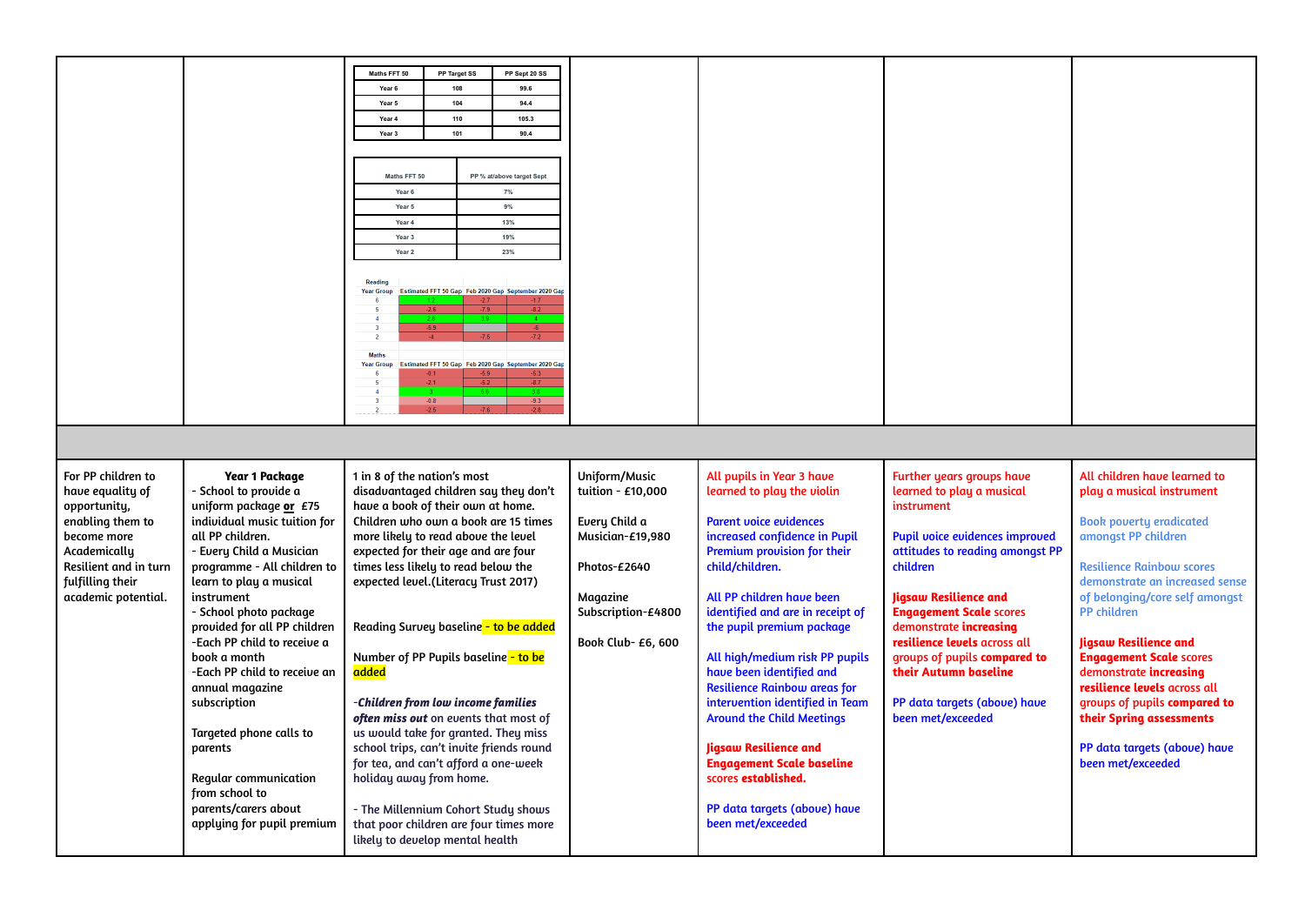|                                              | Drop in sessions to support<br>parents in applying for<br><b>Pupil Premium</b> | problems by the age of 11.<br>(Child Poverty Action Group 2020)<br><b>EEF Teacher Toolkit</b><br>Overall, the impact of arts<br>participation on academic learning<br>appears to be <b>positive but low</b> $(+2)$<br>months) Improved outcomes have<br>been identified in English,<br>mathematics and science with greater<br>effects on average for younger<br>learners and, in some cases, for<br>disadvantaged pupils. Wider benefits<br>such as more positive attitudes to<br>learning and increased well-being<br>have also consistently been reported. |                       | A catalogue of books (informed<br>by PP voice) has been created<br>and pupils have selected books<br>to take home. |                                                           |                                                           |
|----------------------------------------------|--------------------------------------------------------------------------------|---------------------------------------------------------------------------------------------------------------------------------------------------------------------------------------------------------------------------------------------------------------------------------------------------------------------------------------------------------------------------------------------------------------------------------------------------------------------------------------------------------------------------------------------------------------|-----------------------|--------------------------------------------------------------------------------------------------------------------|-----------------------------------------------------------|-----------------------------------------------------------|
|                                              |                                                                                |                                                                                                                                                                                                                                                                                                                                                                                                                                                                                                                                                               |                       |                                                                                                                    |                                                           |                                                           |
|                                              |                                                                                |                                                                                                                                                                                                                                                                                                                                                                                                                                                                                                                                                               |                       |                                                                                                                    |                                                           |                                                           |
|                                              |                                                                                |                                                                                                                                                                                                                                                                                                                                                                                                                                                                                                                                                               |                       |                                                                                                                    |                                                           |                                                           |
| Maintain                                     | Sustain pre-school                                                             | <b>EEF Teaching and Learning Toolkit</b>                                                                                                                                                                                                                                                                                                                                                                                                                                                                                                                      | <b>CSI Team Costs</b> | <b>Monitoring evidences the Word</b>                                                                               | <b>Monitoring evidences high</b>                          | Monitoring evidences that high                            |
| improvements                                 | provision that focuses on                                                      | -Overall, the evidence suggests that                                                                                                                                                                                                                                                                                                                                                                                                                                                                                                                          |                       | Aware approach is being used                                                                                       | quality vocabulary teaching in                            | quality teaching of vocabulary                            |
| in Speech, Language                          | <b>SL&amp;C</b>                                                                | early years and pre-school                                                                                                                                                                                                                                                                                                                                                                                                                                                                                                                                    | £22.312               | in the agreed way in all year                                                                                      | all year groups. Where this is                            | is impacting positively on                                |
| and Communication                            | - Tuesday Tots                                                                 | interventions have a positive impact,                                                                                                                                                                                                                                                                                                                                                                                                                                                                                                                         |                       | groups                                                                                                             | not the case, support plans are                           | standards in reading and                                  |
| in EYFS, and                                 | -2 year old                                                                    | delivering an average of around five                                                                                                                                                                                                                                                                                                                                                                                                                                                                                                                          |                       |                                                                                                                    | in place.                                                 | writing.                                                  |
| pre-school pupils                            | provision                                                                      | additional months' progress. The                                                                                                                                                                                                                                                                                                                                                                                                                                                                                                                              |                       |                                                                                                                    |                                                           |                                                           |
| and implement best                           | -High quality pre-school                                                       | approach appears to be particularly                                                                                                                                                                                                                                                                                                                                                                                                                                                                                                                           |                       | Word Aware is implemented as                                                                                       | <b>BPVS scores evidence good</b>                          | <b>BPVS scores evidence good</b>                          |
| practice and                                 | provision for all                                                              | beneficial for children from low income                                                                                                                                                                                                                                                                                                                                                                                                                                                                                                                       |                       | a targeted group intervention to                                                                                   | progress against their Autumn                             | progress against their Autumn                             |
| provision across the                         | <b>EYFS curriculum that</b>                                                    | families tend to result in the best                                                                                                                                                                                                                                                                                                                                                                                                                                                                                                                           |                       | pre-teach vocabulary for                                                                                           | scores for targeted PP children                           | scores for targeted PP children.                          |
| school.                                      | focuses on SL&C                                                                | gains.                                                                                                                                                                                                                                                                                                                                                                                                                                                                                                                                                        |                       | identified groups of PP children                                                                                   |                                                           |                                                           |
|                                              | -EYFS style provision                                                          |                                                                                                                                                                                                                                                                                                                                                                                                                                                                                                                                                               |                       | (BPVS Baselines Established)                                                                                       | Star reader test gap analysis                             | <b>Reading test gap analysis</b>                          |
| <b>Ensure that the SL&amp;C</b>              | extended to include Year 1                                                     | -Overall, studies of oral language                                                                                                                                                                                                                                                                                                                                                                                                                                                                                                                            |                       |                                                                                                                    | evidences progress from                                   | evidences progress from Spring                            |
| needs of pupils are                          | pupils                                                                         | interventions consistently show                                                                                                                                                                                                                                                                                                                                                                                                                                                                                                                               |                       |                                                                                                                    | December levels in                                        | levels in understanding                                   |
| swiftly identified                           | -Sustain CSI Team                                                              | positive impact on learning, including                                                                                                                                                                                                                                                                                                                                                                                                                                                                                                                        |                       | PP data targets (above) have                                                                                       | understanding vocabulary for                              | vocabulary for all targeted PP                            |
| and timely                                   | (Communication & Sensory                                                       | on oral language skills and reading                                                                                                                                                                                                                                                                                                                                                                                                                                                                                                                           |                       | been met/exceeded                                                                                                  | all children                                              | children                                                  |
| intervention is                              | Impairment Team) to                                                            | comprehension. On average, pupils                                                                                                                                                                                                                                                                                                                                                                                                                                                                                                                             |                       |                                                                                                                    |                                                           |                                                           |
| provided.                                    | support the universal offer                                                    | who participate in <b>oral language</b>                                                                                                                                                                                                                                                                                                                                                                                                                                                                                                                       |                       | ILPs and APDR cycles in place                                                                                      | PP data targets (above) have                              | PP data targets (above) have                              |
|                                              | and provide specialist                                                         | interventions make approximately five                                                                                                                                                                                                                                                                                                                                                                                                                                                                                                                         |                       | for all children who are                                                                                           | been met/exceeded                                         | been met/exceeded                                         |
| To maintain                                  | intervention and advice                                                        | months' additional progress over the                                                                                                                                                                                                                                                                                                                                                                                                                                                                                                                          |                       | identified as having additional                                                                                    |                                                           |                                                           |
| expected + levels                            | / support.                                                                     | course of a year.                                                                                                                                                                                                                                                                                                                                                                                                                                                                                                                                             |                       | <b>SL&amp;C</b> needs.                                                                                             | APDR cycles evidence good                                 |                                                           |
| inline with National                         | -Create toy library for                                                        |                                                                                                                                                                                                                                                                                                                                                                                                                                                                                                                                                               |                       |                                                                                                                    | progress for all children who are                         | APDR cycles evidence good                                 |
| average (high % of<br><b>EAL pupils) and</b> | Birth-6 with a SL&C focus                                                      | -All pupils appear to benefit from oral                                                                                                                                                                                                                                                                                                                                                                                                                                                                                                                       |                       | Pupils with the potential to<br>exceed in Communication and                                                        | identified as having additional<br><b>SL&amp;C</b> needs. | progress for all children who<br>are identified as having |
| increase the number                          |                                                                                | language interventions, but some<br>studies show slightly larger effects for                                                                                                                                                                                                                                                                                                                                                                                                                                                                                  |                       | Language in EYFS are identified                                                                                    |                                                           | additional SL&C needs.                                    |
| of children                                  |                                                                                | younger children and pupils from                                                                                                                                                                                                                                                                                                                                                                                                                                                                                                                              |                       | and interventions are in place                                                                                     | Monitoring evidences high                                 |                                                           |
| exceeding in                                 |                                                                                | disadvantaged backgrounds (up to six                                                                                                                                                                                                                                                                                                                                                                                                                                                                                                                          |                       | to accelerate their progress                                                                                       | quality C&L provision which                               | <b>Monitoring evidences high</b>                          |
| <b>Communication and</b>                     |                                                                                | months' additional progress).                                                                                                                                                                                                                                                                                                                                                                                                                                                                                                                                 |                       |                                                                                                                    | challenges higher attainers, has                          | quality C&L provision which                               |
| <b>Language in EYFS</b>                      |                                                                                |                                                                                                                                                                                                                                                                                                                                                                                                                                                                                                                                                               |                       | Monitoring evidences high                                                                                          | been maintained across EYFS                               | challenges higher attainers, has                          |